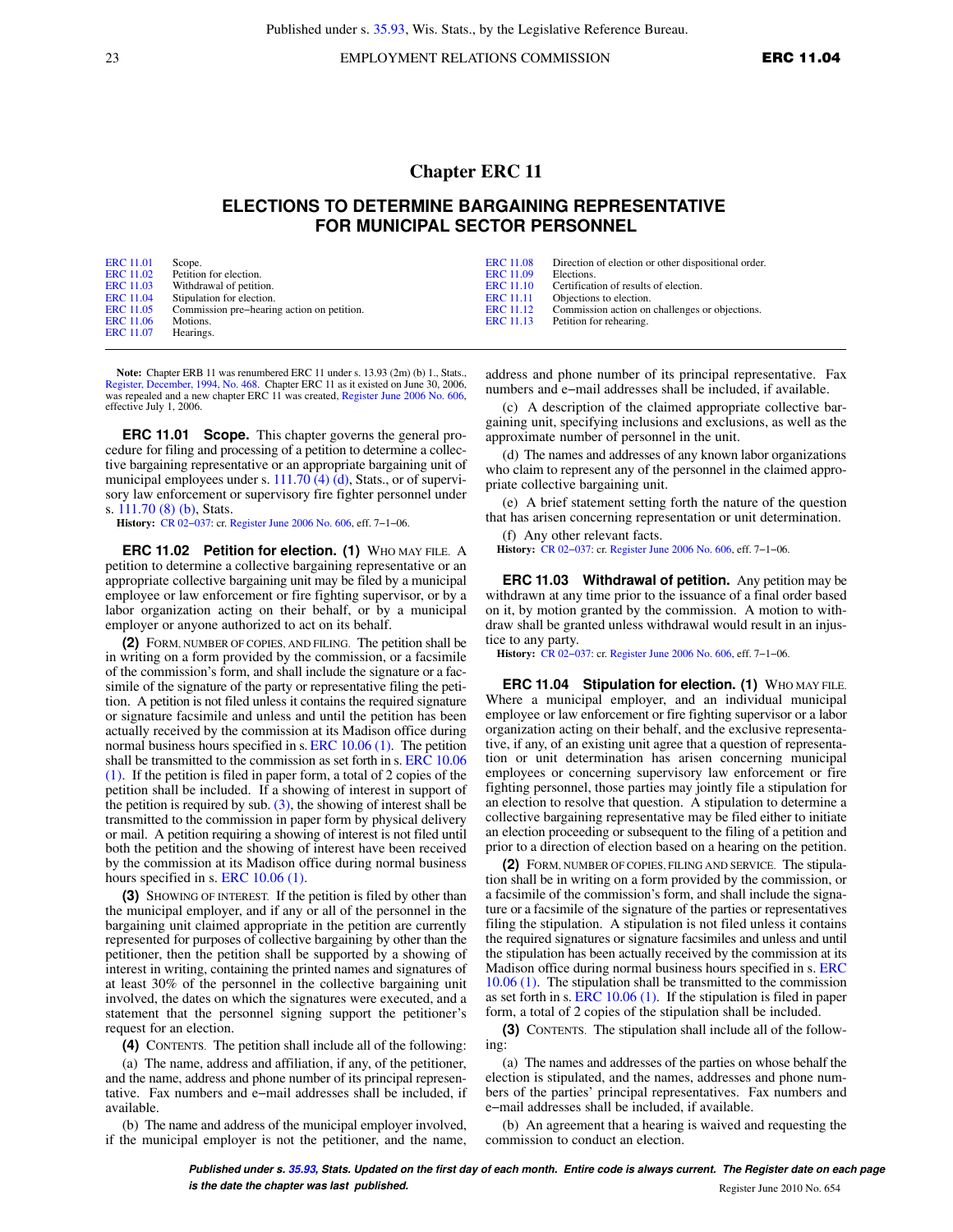(c) A description of the collective bargaining unit agreed to be appropriate by the parties.

(d) A complete list of personnel agreed upon by the parties as being included in the collective bargaining unit and eligible to vote.

(e) Suggested days of the week, time and place for the conduct of the election.

**(4)** PROCEDURE FOR RESOLVING ELECTION−RELATED DISPUTES. Questions arising in connection with the conduct of, or results of, the election shall be processed in accordance with the procedures following an election directed as a result of a hearing under s. [ERC](https://docs.legis.wisconsin.gov/document/administrativecode/ERC%2011.07) [11.07.](https://docs.legis.wisconsin.gov/document/administrativecode/ERC%2011.07)

**History:** [CR 02−037](https://docs.legis.wisconsin.gov/document/cr/2002/37): cr. [Register June 2006 No. 606,](https://docs.legis.wisconsin.gov/document/register/606/B/toc) eff. 7−1−06.

**ERC 11.05 Commission pre−hearing action on petition. (1)** SERVICE OF PETITION. Upon receipt of a petition, the commission shall serve a copy of the petition on all interested parties identified in the petition.

**(2)** DETERMINATION OF SHOWING OF INTEREST. In cases in which a showing of interest is required under s. [ERC 11.02 \(3\)](https://docs.legis.wisconsin.gov/document/administrativecode/ERC%2011.02(3)), the commission shall determine the sufficiency of the showing of interest.

(a) *Furnishing of personnel list by municipal employer.* The municipal employer involved shall, within a period of time established by the commission, furnish in writing to the commission a list containing the names of the personnel, in alphabetical order, employed in the collective bargaining unit involved. The period of time for furnishing a list of personnel may be extended by the commission for good cause shown.

(b) *Determination.* The commission shall determine the sufficiency of the showing of interest upon the receipt from the employer of the names of the personnel in the bargaining unit. No party, other than the party submitting the showing of interest, may receive a copy of, or examine, the showing of interest. The commission shall inform all parties as to its determination regarding the sufficiency of the showing of interest. The commission shall not reveal the number or identity of persons supporting a showing of interest.

**(3)** CONCILIATION. If the commission determines that further proceedings are warranted, the commission may cause an effort to reach informal settlement of all or part of an election petition to be undertaken by a commission designee. A conciliator so designated shall attempt through mediation to assist the parties in reaching an informal agreement resolving some or all of the issues that might otherwise require a hearing. The pendency of conciliation shall not preclude the scheduling or conduct of a hearing if scheduling is specifically requested by any party prior to the conclusion of conciliation. If the conciliator concludes that further conciliation efforts are unlikely to produce a settlement, the processing of the case shall proceed, including the scheduling of a hearing, if appropriate.

**(4)** NOTICE OF HEARING. (a) *When issued.* Following the filing of a petition and following conciliation, if further proceedings are warranted, the commission or assigned examiner shall schedule a date and time for the hearing and serve all parties and their representatives with a notice of hearing.

(b) *Contents.* The notice of hearing shall include all of the following:

1. A statement of the time, place, and nature of the hearing, including a statement that the election proceeding is a class 1 proceeding as defined in s.  $227.01$  (3) (a) to [\(c\),](https://docs.legis.wisconsin.gov/document/statutes/227.01(3)(c)) Stats. Unless the parties have agreed otherwise or unless the commission or examiner finds that an emergency requires otherwise, the hearing shall be held not less than 10 days after the notice of hearing is served. The hearing may be rescheduled in the manner prescribed in s. [ERC](https://docs.legis.wisconsin.gov/document/administrativecode/ERC%2018.06(2)(d)) [18.06 \(2\) \(d\).](https://docs.legis.wisconsin.gov/document/administrativecode/ERC%2018.06(2)(d))

2. A statement of the legal authority and jurisdiction under which the hearing is to be held.

3. A statement that the purpose of the hearing is to determine whether the unit described in the petition is an appropriate unit, and, if so, to determine the issues, if any, with respect to whether there exists a question of representation or unit determination among the eligible personnel in that unit.

4. A statement that all parties are required to have with them for examination at the hearing any contract or correspondence between the municipal employer and any labor organization or person representing any of the personnel of the municipal employer relating to the representation of the municipal employer's personnel.

5. A statement that the municipal employer is required to have for examination at the hearing an organizational chart, if any, setting forth its entire organizational structure and a list setting forth the names of all the personnel, and their classifications or positions in the employ of the municipal employer.

**History:** [CR 02−037:](https://docs.legis.wisconsin.gov/document/cr/2002/37) cr. [Register June 2006 No. 606](https://docs.legis.wisconsin.gov/document/register/606/B/toc), eff. 7−1−06.

**ERC 11.06 Motions.** Practice and procedure regarding motions in election proceedings shall be as set forth in s. [ERC](https://docs.legis.wisconsin.gov/document/administrativecode/ERC%2018.06) [18.06.](https://docs.legis.wisconsin.gov/document/administrativecode/ERC%2018.06)

**History:** [CR 02−037:](https://docs.legis.wisconsin.gov/document/cr/2002/37) cr. [Register June 2006 No. 606,](https://docs.legis.wisconsin.gov/document/register/606/B/toc) eff. 7−1−06; **[CR 10−019:](https://docs.legis.wisconsin.gov/document/cr/2010/19) am. [Register June 2010 No. 654](https://docs.legis.wisconsin.gov/document/register/654/B/toc), eff. 7−1−10.**

**ERC 11.07 Hearings.** Practice and procedure regarding hearings in election proceedings shall be as set forth in s. [ERC](https://docs.legis.wisconsin.gov/document/administrativecode/ERC%2018.08) [18.08.](https://docs.legis.wisconsin.gov/document/administrativecode/ERC%2018.08)

**History:** [CR 02−037:](https://docs.legis.wisconsin.gov/document/cr/2002/37) cr. [Register June 2006 No. 606,](https://docs.legis.wisconsin.gov/document/register/606/B/toc) eff. 7−1−06; **[CR 10−019:](https://docs.legis.wisconsin.gov/document/cr/2010/19) am. [Register June 2010 No. 654](https://docs.legis.wisconsin.gov/document/register/654/B/toc), eff. 7−1−10.**

**ERC 11.08 Direction of election or other dispositional order.** As soon as possible after submission of the case, the commission shall, in writing, either direct an election, dismiss the petition, or make other orders regarding the disposition of the petition or stipulation. In cases where the commission is directing an election, the direction shall establish the date on or before which an employee shall have been employed to be eligible to vote. In cases where the commission is resolving issues of fact or law, the commission's order shall be accompanied by its findings of fact and conclusions of law, and may be made available to the public through the commission website and in other commission publications.

**History:** [CR 02−037:](https://docs.legis.wisconsin.gov/document/cr/2002/37) cr. [Register June 2006 No. 606](https://docs.legis.wisconsin.gov/document/register/606/B/toc), eff. 7−1−06.

**ERC 11.09 Elections. (1)** NATURE OF BALLOTING; BY WHOM CONDUCTED; EXTENSION OF TIME TO CONDUCT. All elections shall be conducted by secret ballot and under the supervision of the commission. The commission shall determine on a case by case basis whether balloting shall be conducted on−site or by mail. The time within which the commission has directed an election to be conducted may be extended by the commission.

**(2)** NOTICE OF ELECTION. The municipal employer shall post notices to personnel concerning the election and the commission's policy on absentee ballots, at times, locations and in a form specified by the commission.

**(3)** OBSERVERS. Any party may be represented by observers, selected in accordance with limitations, if any, established by the commission.

**(4)** CHALLENGE OF VOTERS. Any observer or commission agent conducting the election may challenge, for good cause, the eligibility of any person to vote in the election. The challenged ballots shall be impounded without being opened or counted.

**(5)** COUNT AND TALLY OF BALLOTS. Upon the conclusion of the election, the ballots shall be counted in the presence of the parties or their observers, and the commission agent conducting the election shall furnish a tally of ballots to the parties.

**(6)** INCONCLUSIVE ELECTIONS. When more than one proposed representative appears on the ballot and the results are inconclusive, the commission, on request of any party, may conduct a run− off election as provided in s.  $111.70$  (4) (d) 4., Stats. A request for

**Published under s. [35.93,](https://docs.legis.wisconsin.gov/document/statutes/35.93) Stats. Updated on the first day of each month. Entire code is always current. The Register date on each page** Register June 2010 No. 654 **is the date the chapter was last published.**